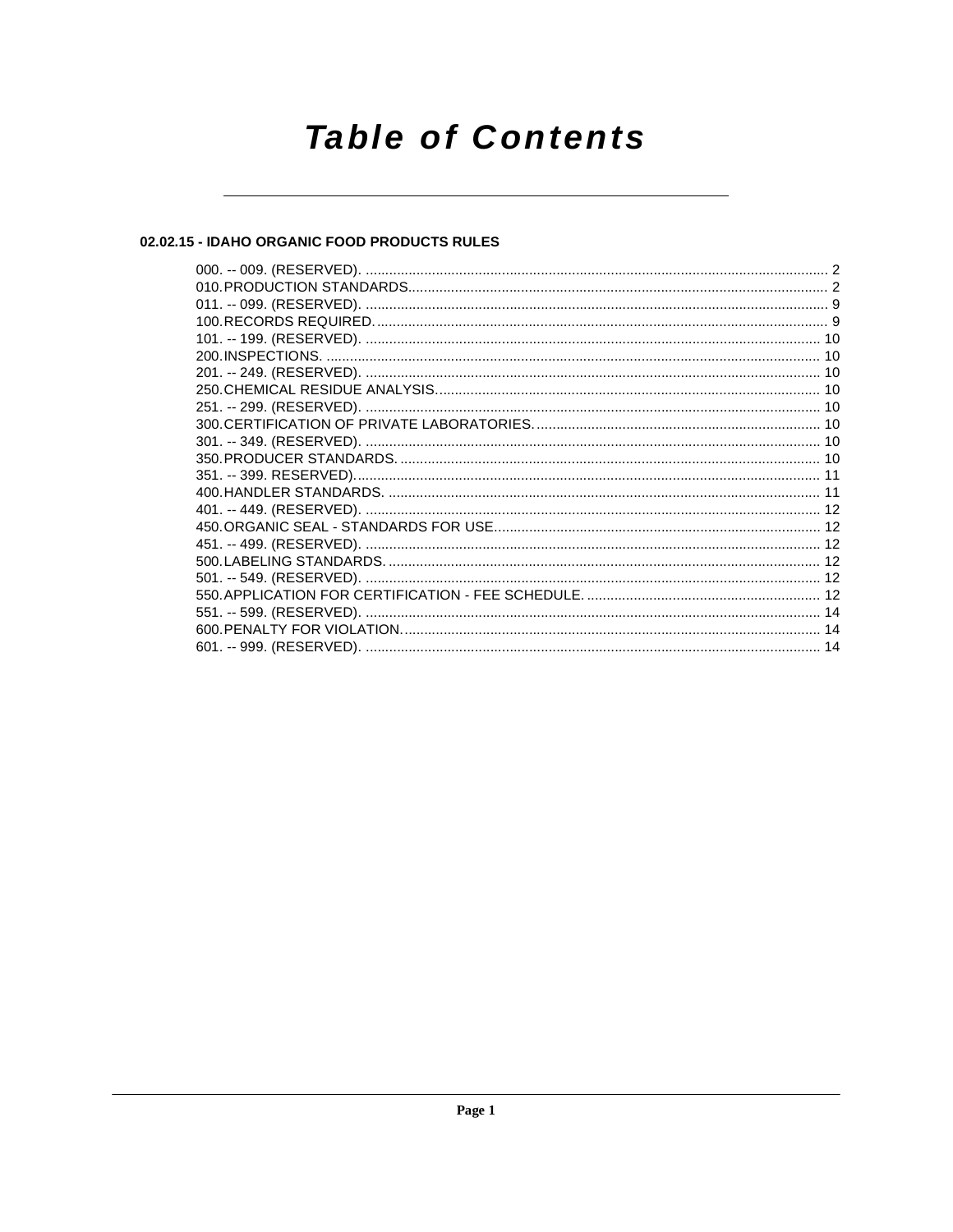## **IDAPA 02 TITLE 02 Chapter 15**

## **02.02.15 - IDAHO ORGANIC FOOD PRODUCTS RULES**

## <span id="page-1-1"></span><span id="page-1-0"></span>**000. -- 009. (RESERVED).**

## <span id="page-1-7"></span><span id="page-1-2"></span>**010. PRODUCTION STANDARDS.**

<span id="page-1-4"></span>**01. Minimum Standards**. The minimum standards qualifying a product to be labeled as an organic (7-1-93) food are:  $(7-1-93)$ 

a. The Producer, as defined in Section 22-1102(7), Idaho Code, has grown, raised and maintained a product after harvest without the use of synthetic fertilizers, pesticides, hormones, antibiotics, growth stimulants, arsenicals or other synthetic materials. However, for all food products except potatoes, treated seed may be used if untreated seed is not available. Microorganisms, microbiological products and materials consisting of, or derived or extracted solely from plant, animal or mineral-bearing rock substances may be applied by the producer unless prohibited by Subsection 010.05. (7-1-93)

b. The Handler, as defined in Section 22-1102(3), Idaho Code, has not used or added any prohibited material during the production, composition, processing, manufacturing, packaging, transporting or storage of an organic food product. Microorganisms, microbiological products and materials consisting of, or derived or extracted solely from plant, animal or mineral-bearing rock substances may be applied by the handler unless prohibited by Subsection 010.05. A handler shall not sell any Idaho certified organic product until he has registered with the Department and paid the appropriate fee. (7-1-93) Department and paid the appropriate fee.

c. The soil on which an organic food is grown or raised must have been free of synthetic fertilizers, pesticides, hormones, antibiotics, growth stimulants, arsenicals or other synthetic materials for a minimum of thirty-<br>six (36) months prior to the harvest of an organic food. (7-1-93)  $s$ ix (36) months prior to the harvest of an organic food.

<span id="page-1-8"></span>**02. Time Limits**. Time limits distinguish "Certified Organic" from "Transitional to Organic" products. "Certified Organic" food must be grown on land that has received no prohibited substances for thirty-six (36) months prior to harvest. "Transitional to Organic" products from a field that meets all the criteria for certification except the requirement that the product be free of unapproved materials for thirty-six (36) months prior to harvest may be labeled and sold under the Idaho Department of Agriculture "Transitional to Organic" seal if the food product meets the following minimum standards. (7-1-93)

a. In the case of perennial crops, no synthetic fertilizers, pesticides, hormones, antibiotics, growth stimulants, arsenicals or other synthetic materials shall be applied by the producer to the field or area in which the product is grown for twelve (12) months prior to the appearance of flower buds and throughout the entire growing and harvest season. (7-1-93)

b. In the case of annual crops and two (2) year crops, no synthetic fertilizers, pesticides, hormones, antibiotics, growth stimulants, arsenicals or other synthetic materials shall be applied to the field or area in which the product is grown for twelve (12) months prior to seed planting or transplanting and throughout the entire growing and harvest season for the particular product. (7-1-93)

<span id="page-1-6"></span>**03. Organic Claim Or Implication**. No claim or implication shall be made in the advertising, selling or labeling of a food product that the food product is "Organic" or "Idaho Certified Organically Grown" unless it conforms to the requirements of Title 22, Chapter 11, Idaho Code. (7-1-93) conforms to the requirements of Title 22, Chapter 11, Idaho Code.

<span id="page-1-5"></span>**04. Natural And Wild Distinction**. These rules do not apply to the term "natural" when used in labeling or advertising of a food. These rules do not apply to the term "wild" when such term is used to describe a flavor of a food or a plant variety. (7-1-93) flavor of a food or a plant variety.

<span id="page-1-3"></span>**05. Fertilizers, Growth Promoters And Soil Amendments**. Materials list for organic food on--fertilizers, growth promoters and soil amendments: (7-1-93) production--fertilizers, growth promoters and soil amendments: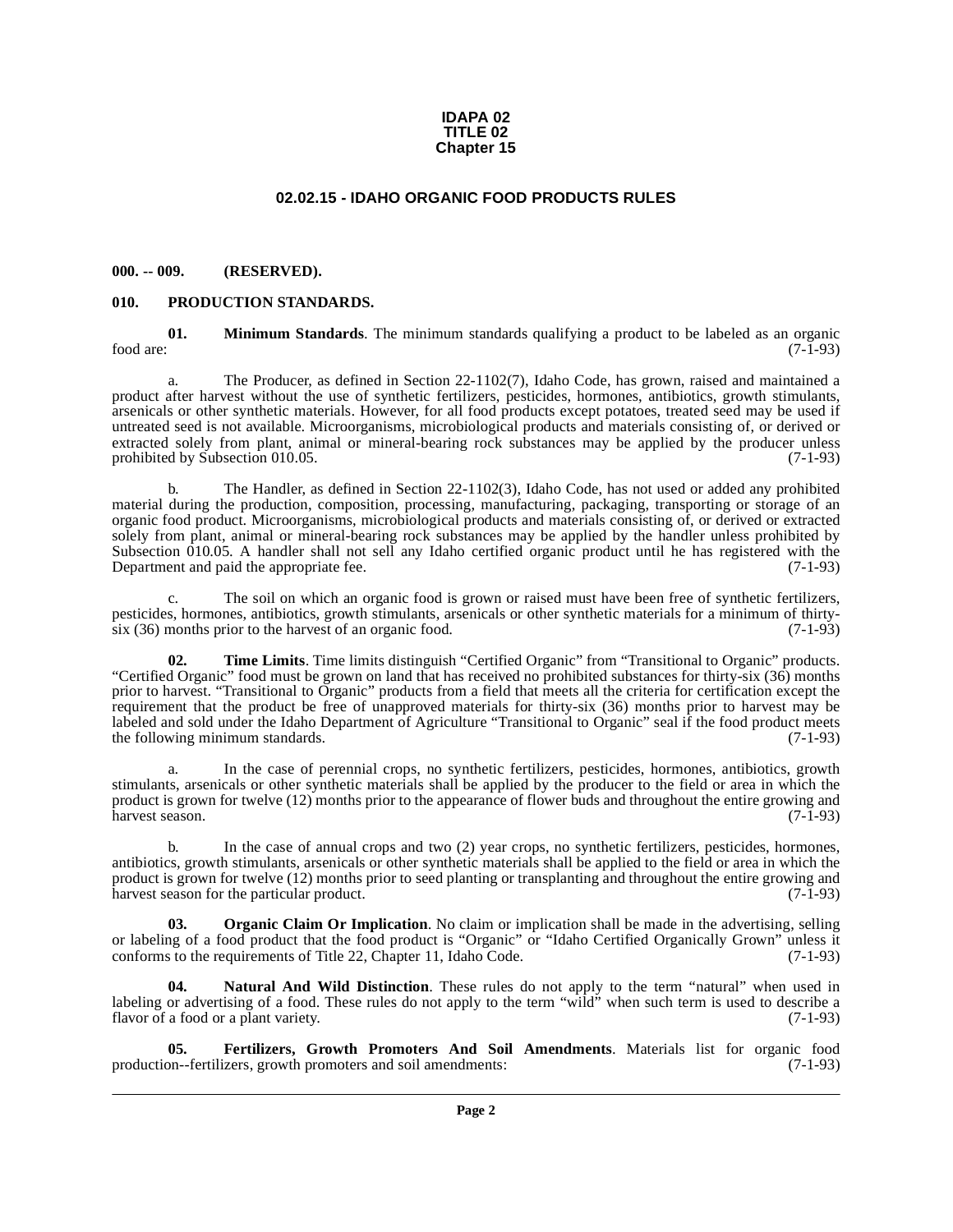| <b>IDAHO ADMINISTRATIVE CODE</b> | <b>IDAPA 02.02.15</b>        |
|----------------------------------|------------------------------|
| <b>Department of Agriculture</b> | <b>Organic Food Products</b> |

a. The following list of fertilizers, growth promoters and soil amendments is approved for use in organic crop production. Some approved materials have certain restrictions regarding their use in organic crop production. Always carefully read the label and any other documentation. Apply all materials with awareness and care. (7-1-93)  $\alpha$  (7-1-93)  $(7-1-93)$ 

i. Algae. (7-1-93)

ii. Animal manure. Excessive use of animal manure can lead to nitrate contamination of ground water.<br>Itrogen use can also lead to high nitrate levels in leafy greens. Raw manure may be applied to: (7-1-93) Heavy nitrogen use can also lead to high nitrate levels in leafy greens. Raw manure may be applied to:

- (1) Any green manure crop. (7-1-93)
- (2) Any perennial crop. (7-1-93)
- (3) Any crop not for human consumption. (7-1-93)

(4) Any crop for human consumption, if such crop is harvested after a reasonable period of time after recent application of raw manure, but in no event shall such period be less than sixty  $(60)$  days.  $(7-1-93)$ the most recent application of raw manure, but in no event shall such period be less than sixty  $(60)$  days.

| iii. | Blood meal.                        | $(7-1-93)$ |
|------|------------------------------------|------------|
| iv.  | Blue-green algae or cyanobacteria. | $(7-1-93)$ |
| V.   | Bone meal.                         | $(7-1-93)$ |
| vi.  | Boron products.                    | $(7-1-93)$ |
| vii. | Biodynamic preparations.           | $(7-1-93)$ |

viii. Chelates: Chelated micronutrient sprays may be used in conjunction with soil and/or plant tissue tests. Amino acid, lignosulphate, citric acid, malic acid, tartaric acid and other diacid and triacid chelates are acceptable. (7-1-93)

| ix.                                | Chilean nitrate (See sodium nitrate).                                                          | $(7-1-93)$ |
|------------------------------------|------------------------------------------------------------------------------------------------|------------|
| X.                                 | Cocoa bean hulls: Need to be tested for pesticide residues.                                    | $(7-1-93)$ |
| Xİ.                                | Compost.                                                                                       | $(7-1-93)$ |
| xii.                               | Cottonseed meal: Needs to be tested for pesticide residues.                                    | $(7-1-93)$ |
| xiii.                              | Cyanobacteria or blue-green algae.                                                             | $(7-1-93)$ |
| xiv.                               | Diatomaceous earth: Use a dust mask when applying to prevent lung irritation.                  | $(7-1-93)$ |
| XV.                                | Dolomite: May cause buildup of magnesium.                                                      | $(7-1-93)$ |
| XV1.<br>synthetic plant nutrients. | Enzymes: Acceptable if derived microbiologically from natural materials and not fortified with | $(7-1-93)$ |

xvii. Epsom salts or magnesium sulphate. (7-1-93)

xviii. Fish emulsions: Forms which are "fortified" with urea or other synthetic plant nutrients are prohibited. Phosphoric acid used as a stabilizer in fish emulsion cannot exceed one percent (1%) by weight of P2 03. (7-1-93)

| xix. | Fish meal. | $(7-1-93)$ |
|------|------------|------------|
|      |            |            |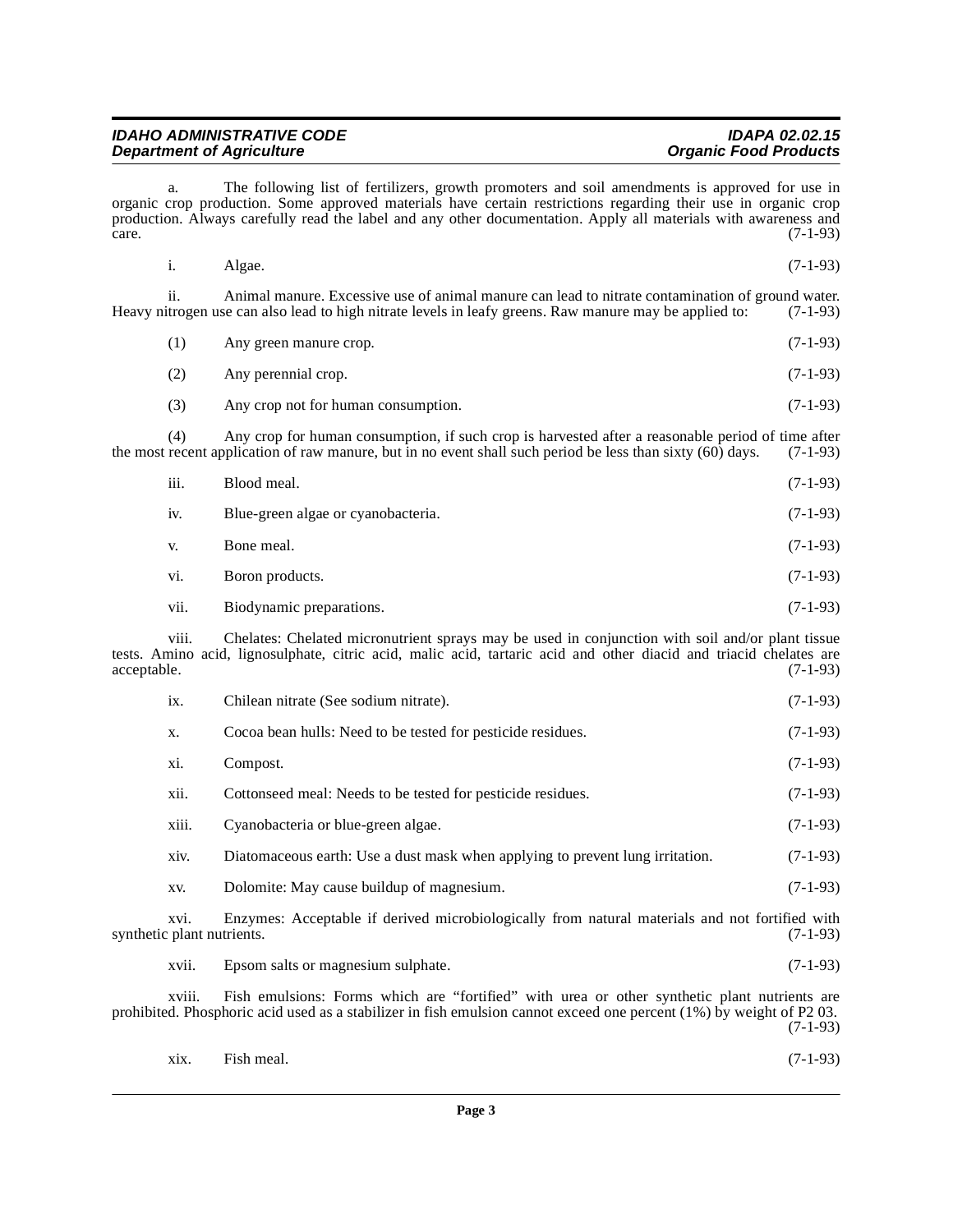**IDAHO ADMINISTRATIVE CODE IDAPA 02.02.15 Department of Agriculture Community Community Community Community Community Community Community Community Community** 

| XX.     | Gibberellic acid: Acceptable if made without synthetic substances.                                                                                                                                  | $(7-1-93)$ |
|---------|-----------------------------------------------------------------------------------------------------------------------------------------------------------------------------------------------------|------------|
| xxi.    | Grape, apple and other pomades.                                                                                                                                                                     | $(7-1-93)$ |
| xxii.   | Greensand.                                                                                                                                                                                          | $(7-1-93)$ |
| xxiii.  | Guano, bat or bird.                                                                                                                                                                                 | $(7-1-93)$ |
| xxiv.   | Gypsum.                                                                                                                                                                                             | $(7-1-93)$ |
| XXV.    | Hoof and horn meal.                                                                                                                                                                                 | $(7-1-93)$ |
| xxvi.   | Humates: Humates are usually natural deposits which are mined and may contain high trace<br>mineral contents. Acceptable if derived from leonardite, lignite or coal.                               | $(7-1-93)$ |
| xxvii.  | Humic acid derivatives: These are extracts of humates which may be made with either natural or<br>unnatural processes. These are only acceptable if derived from natural sources and not fortified. | $(7-1-93)$ |
| xxviii. | Kelp extracts.                                                                                                                                                                                      | $(7-1-93)$ |
| xxix.   | Kelp meal.                                                                                                                                                                                          | $(7-1-93)$ |
| XXX.    | Kieserite.                                                                                                                                                                                          | $(7-1-93)$ |
| xxxi.   | K-mag or sol-po-mag.                                                                                                                                                                                | $(7-1-93)$ |
| xxxii.  | Limestone.                                                                                                                                                                                          | $(7-1-93)$ |
| xxxiii. | Manure: See Animal Manure.                                                                                                                                                                          | $(7-1-93)$ |
| xxxiv.  | Microbial soil inoculants.                                                                                                                                                                          | $(7-1-93)$ |
| XXXV.   | Mined material.                                                                                                                                                                                     | $(7-1-93)$ |
| xxxvi.  | Mulches: Plastic mulches must not be incorporated in to soil.                                                                                                                                       | $(7-1-93)$ |
|         | xxxvii. Mushroom compost: Must be tested for pesticide residues.                                                                                                                                    | $(7-1-93)$ |
|         | xxxviii. Peat moss: Unfortified forms only.                                                                                                                                                         | $(7-1-93)$ |
| xxxix.  | Perlite.                                                                                                                                                                                            | $(7-1-93)$ |
| lx.     | Phosphate rock.                                                                                                                                                                                     | $(7-1-93)$ |
| lxi.    | Potassium sulfate.                                                                                                                                                                                  | $(7-1-93)$ |
| lxii.   | Rock phosphate.                                                                                                                                                                                     | $(7-1-93)$ |
| lxiii.  | Shells, ground: Oyster, clam, lobster and crab.                                                                                                                                                     | $(7-1-93)$ |

lxiv. Sodium nitrate: Discouraged because of high sodium content. Cannot be used as the primary source of nitrogen. Sodium nitrate can be used for up to twenty percent (20%) of total nitrogen inputs. Total nitrogen is defined as pounds of nitrogen from all sources including, in part, manure, blood meal, compost, green manures, cover crops and fish meal. (7-1-93)

| lxv. | Spent controlled atmosphere lime. | $(7-1-93)$ |
|------|-----------------------------------|------------|
|------|-----------------------------------|------------|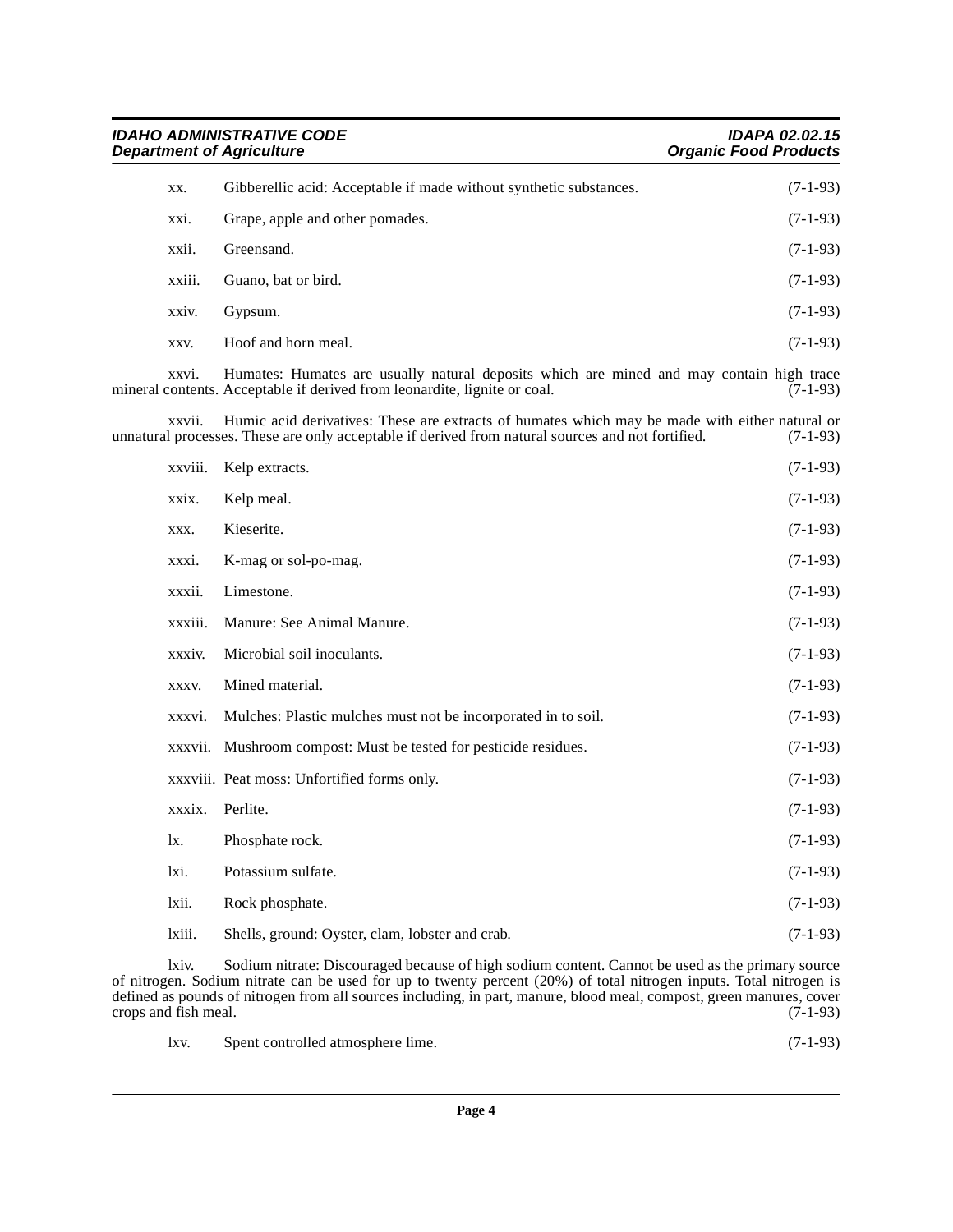| <b>IDAHO ADMINISTRATIVE CODE</b><br><b>Department of Agriculture</b> |                                                                                                                                                                                 | <b>IDAPA 02.02.15</b><br><b>Organic Food Products</b> |
|----------------------------------------------------------------------|---------------------------------------------------------------------------------------------------------------------------------------------------------------------------------|-------------------------------------------------------|
| lxvi.                                                                | Sugar beet lime: Must be screened for pesticide residues.                                                                                                                       | $(7-1-93)$                                            |
| lxvii.                                                               | Sulfur, elemental: Direct application to soil discouraged.                                                                                                                      | $(7-1-93)$                                            |
| lxviii.                                                              | Sulfates of zinc or iron.                                                                                                                                                       | $(7-1-93)$                                            |
| lxix.                                                                | Sol-po-mag or K-mag.                                                                                                                                                            | $(7-1-93)$                                            |
| 1.                                                                   | Vermiculite.                                                                                                                                                                    | $(7-1-93)$                                            |
| li.                                                                  | Wood ashes.                                                                                                                                                                     | $(7-1-93)$                                            |
| lii.                                                                 | Worm castings.                                                                                                                                                                  | $(7-1-93)$                                            |
| liii.                                                                | Zinc sulfate.                                                                                                                                                                   | $(7-1-93)$                                            |
| b.                                                                   | The following list of fertilizers, growth promoters and soil amendments is prohibited for use in<br>organic crop production, list includes but is not limited to the following: | $(7-1-93)$                                            |
| i.                                                                   | Ammonia products.                                                                                                                                                               | $(7-1-93)$                                            |
| ii.                                                                  | Calcium nitrate.                                                                                                                                                                | $(7-1-93)$                                            |
| iii.                                                                 | Fortified humic acid derivatives.                                                                                                                                               | $(7-1-93)$                                            |
| iv.                                                                  | Growth regulators, synthetic.                                                                                                                                                   | $(7-1-93)$                                            |
| V.                                                                   | Human sewage sludge.                                                                                                                                                            | $(7-1-93)$                                            |
| vi.                                                                  | Hydrated lime.                                                                                                                                                                  | $(7-1-93)$                                            |
| vii.                                                                 | Leather meal or tankage.                                                                                                                                                        | $(7-1-93)$                                            |
| viii.                                                                | Magnesium nitrate.                                                                                                                                                              | $(7-1-93)$                                            |
| ix.                                                                  | Mono-ammonium phosphate.                                                                                                                                                        | $(7-1-93)$                                            |
| X.                                                                   | Muriate of potash.                                                                                                                                                              | $(7-1-93)$                                            |
| xi.                                                                  | Phosphoric acid.                                                                                                                                                                | $(7-1-93)$                                            |
| xii.                                                                 | Potassium nitrate.                                                                                                                                                              | $(7-1-93)$                                            |
| xiii.                                                                | Super phosphate.                                                                                                                                                                | $(7-1-93)$                                            |
| xiv.                                                                 | Triple phosphate.                                                                                                                                                               | $(7-1-93)$                                            |
| XV.                                                                  | Urea.                                                                                                                                                                           | $(7-1-93)$                                            |
| xvi.                                                                 | Vitamin B-1.                                                                                                                                                                    | $(7-1-93)$                                            |

<span id="page-4-0"></span>**06. Insect Pest Control**. List for organic food production--insect pest control materials and practices: (7-1-93)

a. The following list of pest control materials and practices for insects, mites and other invertebrates is approved for use in organic crop production. Some approved materials have certain restrictions regarding their use in organic crop production. Always carefully read the label and any other documentation. Apply all materials with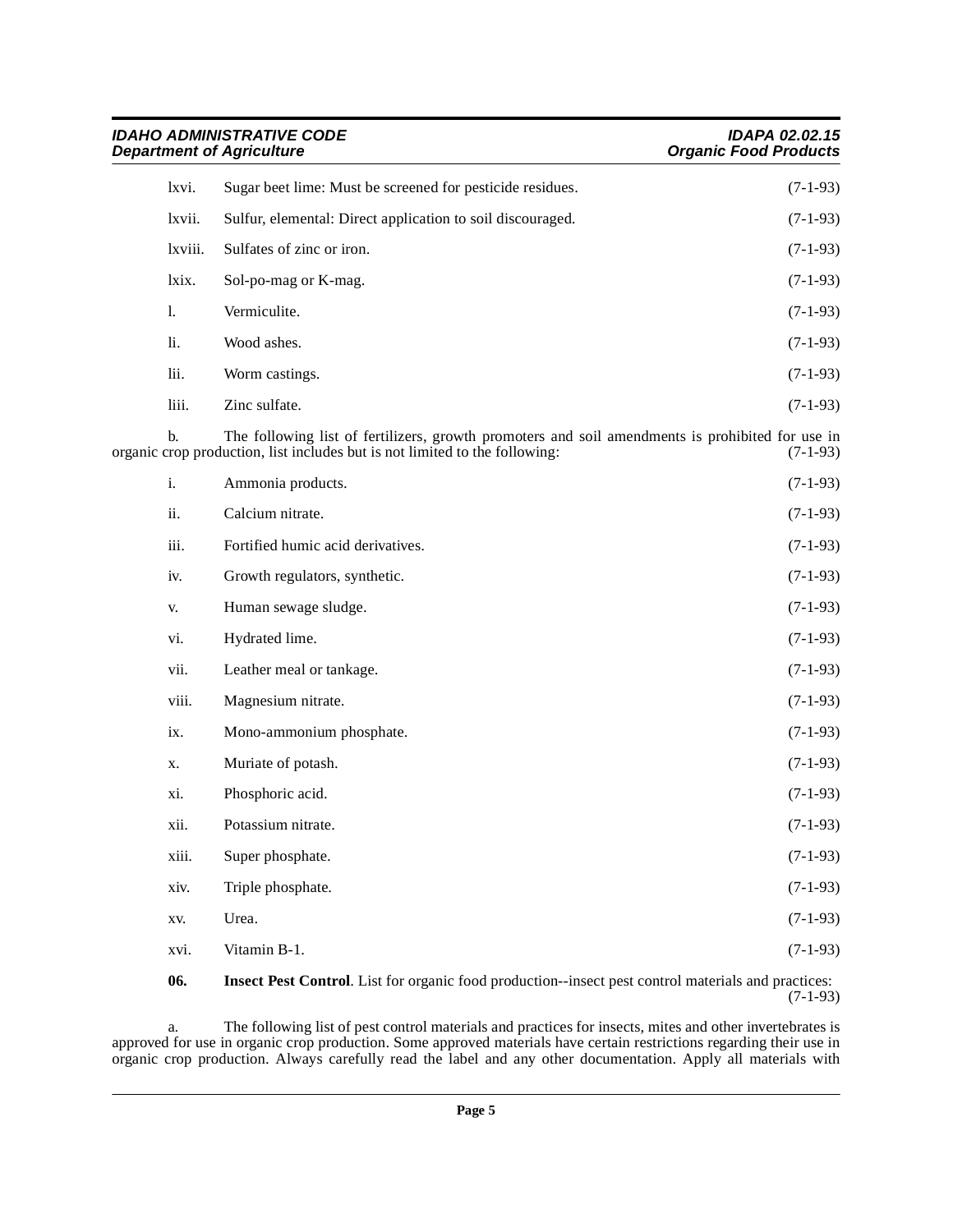## **IDAHO ADMINISTRATIVE CODE IDAPA 02.02.15 Department of Agriculture Community Community Community Community Community Community Community Community Community**

| awareness and care. |       |                                                                                                                                                                                                                    | $(7-1-93)$ |
|---------------------|-------|--------------------------------------------------------------------------------------------------------------------------------------------------------------------------------------------------------------------|------------|
|                     | i.    | Bacillus thuringiensis: Liquid forms containing xylene are prohibited.                                                                                                                                             | $(7-1-93)$ |
|                     | ii.   | Beneficial insects.                                                                                                                                                                                                | $(7-1-93)$ |
|                     | iii.  | Boric acid: Cannot be used on edible plant parts.                                                                                                                                                                  | $(7-1-93)$ |
|                     | iv.   | Codling moth granulosis virus.                                                                                                                                                                                     | $(7-1-93)$ |
|                     | V.    | Cryolite or sodium fluoaluminate: The mined material from Greenland is permitted.                                                                                                                                  | $(7-1-93)$ |
|                     | vi.   | Diatomaceous earth: Use a dust mask when applying to prevent lung irritation.                                                                                                                                      | $(7-1-93)$ |
|                     | vii.  | Dormant oils: Use only on woody plants as a dormant spray.                                                                                                                                                         | $(7-1-93)$ |
|                     | viii. | Garlic.                                                                                                                                                                                                            | $(7-1-93)$ |
|                     | ix.   | Herbal preparations: May not be extracted with synthetic solvents.                                                                                                                                                 | $(7-1-93)$ |
|                     | X.    | Insect extracts.                                                                                                                                                                                                   | $(7-1-93)$ |
|                     | xi.   | Nematodes.                                                                                                                                                                                                         | $(7-1-93)$ |
|                     | xii.  | Pheromones.                                                                                                                                                                                                        | $(7-1-93)$ |
| caution.            | xiii. | Pyrethrums: Naturally occurring forms are allowed. The pyrethrums are highly unstable in the<br>presence of air, light and moisture. They have low mammalian toxicity and can cause dermatitis in humans. Use with | $(7-1-93)$ |
|                     | V1V   | Rotenone: Use with caution Rotenone is highly toxic to fish Its persistence in the soil is unknown                                                                                                                 |            |

xiv. Rotenone: Use with caution. Rotenone is highly toxic to fish. Its persistence in the soil is unknown though it loses its effectiveness within one week. Should not be used on crops nearing harvest time. The active compounds, rotenoids, are present in a variety of legumes including soybeans. (7-1-93)

| XV.    | Ryania: Use with caution. The toxicological properties of ryania are largely unknown.                                                                          | $(7-1-93)$ |
|--------|----------------------------------------------------------------------------------------------------------------------------------------------------------------|------------|
| xvi.   | Sabadilla: Use with caution.                                                                                                                                   | $(7-1-93)$ |
| xvii.  | Soaps.                                                                                                                                                         | $(7-1-93)$ |
| xviii. | Sulfur, elemental.                                                                                                                                             | $(7-1-93)$ |
| xix.   | Summer oils: May be used on woody plants only, carrot and/or weed oils are prohibited.                                                                         | $(7-1-93)$ |
| XX.    | Trapping substances.                                                                                                                                           | $(7-1-93)$ |
| xxi.   | Tree seals: May be petroleum based but may not contain synthetic chemicals or fungicides.                                                                      | $(7-1-93)$ |
| xxii.  | Virus sprays.                                                                                                                                                  | $(7-1-93)$ |
| b.     | The list of insect pest control materials and practices that is prohibited for use in organic crop<br>production includes but is not limited to the following: | $(7-1-93)$ |
| i.     | Abamectin or Avermectin.                                                                                                                                       | $(7-1-93)$ |
| ii.    | Carbamates.                                                                                                                                                    | $(7-1-93)$ |
|        |                                                                                                                                                                |            |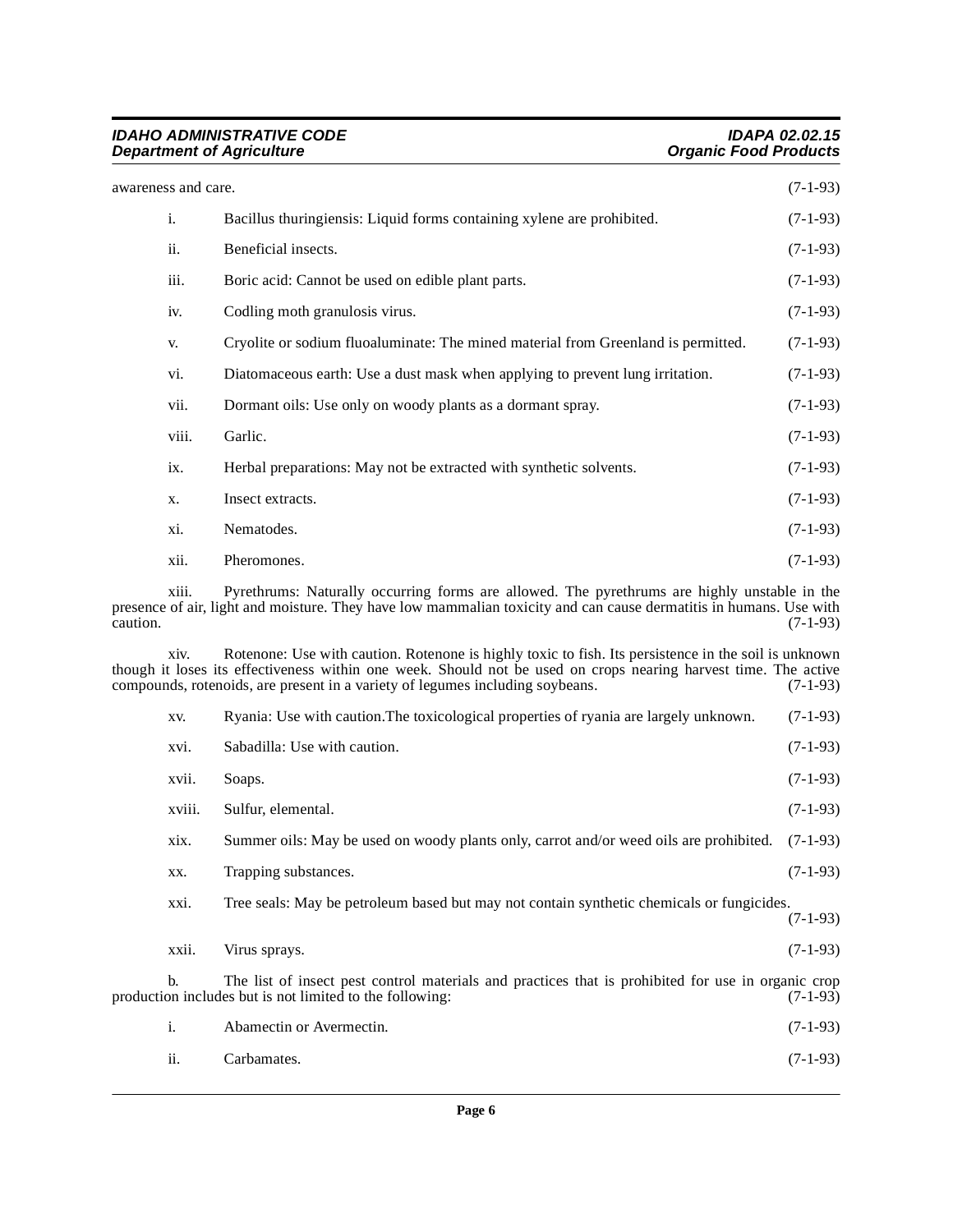| <b>IDAHO ADMINISTRATIVE CODE</b><br><b>Department of Agriculture</b> |                                                               | <b>IDAPA 02.02.15</b><br><b>Organic Food Products</b> |
|----------------------------------------------------------------------|---------------------------------------------------------------|-------------------------------------------------------|
| iii.                                                                 | Chlorinated hydrocarbons.                                     | $(7-1-93)$                                            |
| iv.                                                                  | Dimethyl sulfoxide.                                           | $(7-1-93)$                                            |
| V.                                                                   | Methyl bromide.                                               | $(7-1-93)$                                            |
| vi.                                                                  | Methyl sulfoxide.                                             | $(7-1-93)$                                            |
| vii.                                                                 | Moth balls/crystals.                                          | $(7-1-93)$                                            |
| viii.                                                                | Nicotine: Nicotine is prohibited because of extreme toxicity. | $(7-1-93)$                                            |
| ix.                                                                  | Organophosphates.                                             | $(7-1-93)$                                            |
| X.                                                                   | Plant protectants, synthetic.                                 | $(7-1-93)$                                            |
| xi.                                                                  | Pyrethroids, synthetic.                                       | $(7-1-93)$                                            |
|                                                                      |                                                               |                                                       |

<span id="page-6-1"></span>**07. Weed Control**. Materials list for organic food production--weed control materials and practices: (7-1-93)

a. The following list of weed control materials and practices is approved for use in organic crop production. Some approved materials have certain restrictions regarding their use in organic crop production. Always carefully read the label and any other documentation. Apply all materials with awareness and care. (7-1-9 carefully read the label and any other documentation. Apply all materials with awareness and care.

| 1.   | Flaming.                                         | $(7-1-93)$ |
|------|--------------------------------------------------|------------|
| ii.  | Grazing.                                         | $(7-1-93)$ |
| iii. | Herbicidal soaps.                                | $(7-1-93)$ |
| iv.  | Mechanical and cultural controls.                | $(7-1-93)$ |
| V.   | Mulches of organic materials.                    | $(7-1-93)$ |
| vi.  | Plastics for mulch, row covers and solarization. | $(7-1-93)$ |
| vii. | Weeder geese.                                    | $(7-1-93)$ |
|      |                                                  |            |

b. The list of weed control materials and practices that is prohibited for use in organic crop production but is not limited to the following: (7-1-93) includes but is not limited to the following:

| i.   | Carrot oil.                  | $(7-1-93)$ |
|------|------------------------------|------------|
| ii.  | Herbicides.                  | $(7-1-93)$ |
| iii. | Synthetic growth regulators. | $(7-1-93)$ |
| iv.  | Weed oils.                   | $(7-1-93)$ |
|      |                              |            |

## <span id="page-6-0"></span>**08.** Disease Control. Materials list for organic food production -- disease control materials and practices: (7-1-93)  $practices:$  (7-1-93)

a. The following list of disease control materials and practices is approved for use in organic crop production. Some approved materials have certain restrictions regarding their use in organic crop production. Always carefully read the label and any other documentation. Apply all materials with awareness and care. (7-1-93)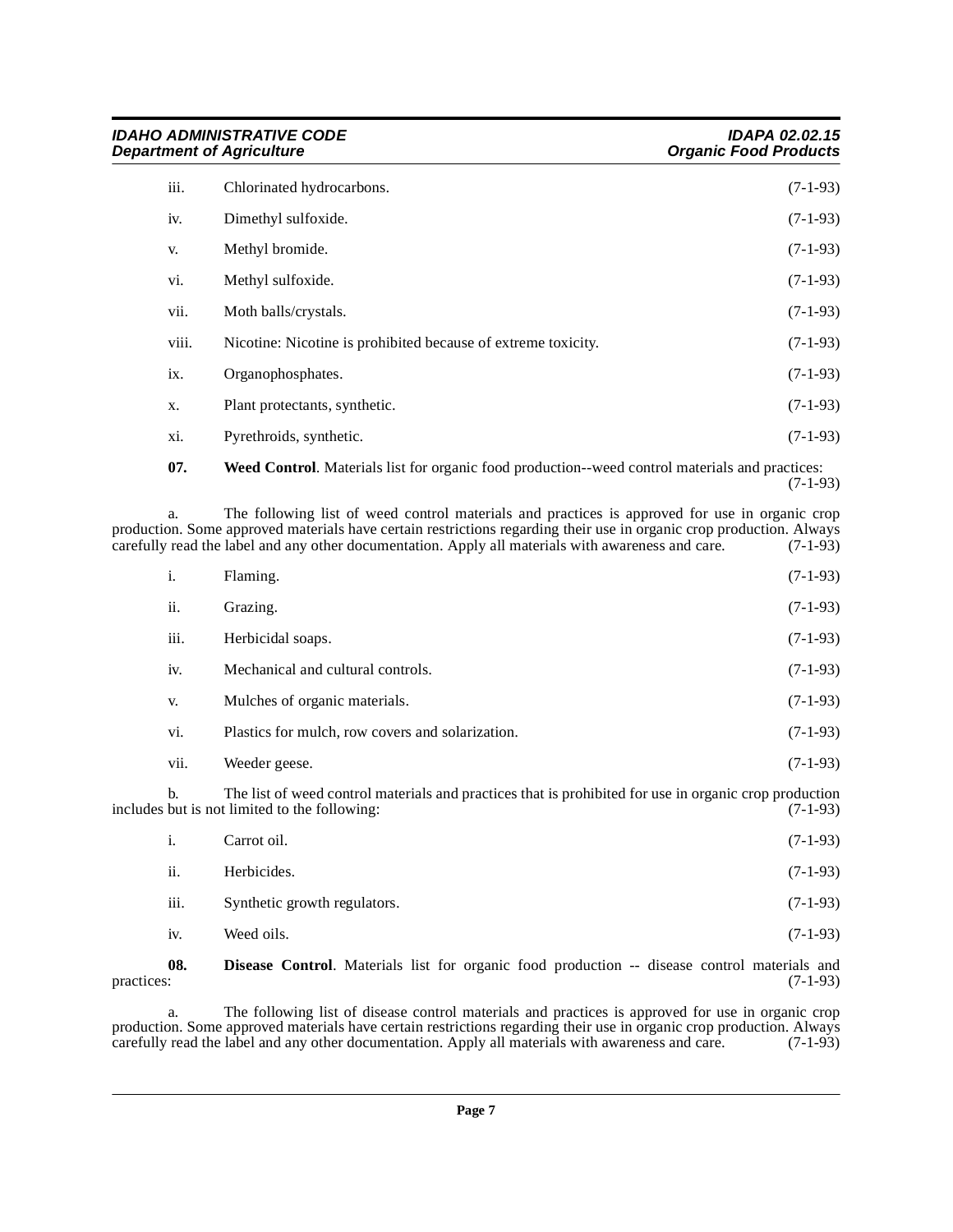| <b>IDAHO ADMINISTRATIVE CODE</b><br><b>Department of Agriculture</b> |                                                                                                                                                                                                                                                                                                                                                  | <b>IDAPA 02.02.15</b><br><b>Organic Food Products</b> |  |
|----------------------------------------------------------------------|--------------------------------------------------------------------------------------------------------------------------------------------------------------------------------------------------------------------------------------------------------------------------------------------------------------------------------------------------|-------------------------------------------------------|--|
| i.                                                                   | Antibiotics: Naturally derived antibiotics are permitted for disease control.                                                                                                                                                                                                                                                                    | $(7-1-93)$                                            |  |
| ii.<br>soil and limit the continued use.                             | Bordeaux mixes: Use with caution. Excessive use of bordeaux may cause buildup of copper in the                                                                                                                                                                                                                                                   | $(7-1-93)$                                            |  |
| iii.                                                                 | Copper hydroxide.                                                                                                                                                                                                                                                                                                                                | $(7-1-93)$                                            |  |
| iv.<br>soil and limit the continued use.                             | Copper sulfate: Use with caution. Excessive use of bordeaux may cause buildup of copper in the                                                                                                                                                                                                                                                   | $(7-1-93)$                                            |  |
| V.                                                                   | Dormant oils: Use only on woody plants as a dormant spray.                                                                                                                                                                                                                                                                                       | $(7-1-93)$                                            |  |
| vi.                                                                  | Hydrated lime: Foliar application as a fungicide only. May not be used as a liming material.                                                                                                                                                                                                                                                     | $(7-1-93)$                                            |  |
| vii.                                                                 | Hydrogen peroxide.                                                                                                                                                                                                                                                                                                                               | $(7-1-93)$                                            |  |
| viii.                                                                | Lime sulfur: Foliar application as a fungicide only.                                                                                                                                                                                                                                                                                             | $(7-1-93)$                                            |  |
| ix.                                                                  | Soil pasteurization.                                                                                                                                                                                                                                                                                                                             | $(7-1-93)$                                            |  |
| X.                                                                   | Sulfur, elemental.                                                                                                                                                                                                                                                                                                                               | $(7-1-93)$                                            |  |
| xi.                                                                  | Tree seals: May be petroleum based but may not contain synthetic chemicals or fungicides.                                                                                                                                                                                                                                                        | $(7-1-93)$                                            |  |
| b.                                                                   | The list of disease control materials and practices that is prohibited for use in organic crop<br>production includes but is not limited to the following:                                                                                                                                                                                       | $(7-1-93)$                                            |  |
| $\mathbf{i}$ .                                                       | Soil fumigants.                                                                                                                                                                                                                                                                                                                                  | $(7-1-93)$                                            |  |
| ii.                                                                  | Synthetic fungicides, fumigants, sterilants and bactericides.                                                                                                                                                                                                                                                                                    | $(7-1-93)$                                            |  |
| 09.<br>practices:                                                    | Vertebrate Control. Materials list for organic food production--vertebrate control materials and                                                                                                                                                                                                                                                 | $(7-1-93)$                                            |  |
| a.                                                                   | The following list of vertebrate pest control materials and practices is approved for use in organic<br>crop production. Some approved materials have certain restrictions regarding their use in organic crop production.<br>Always carefully read the label and any other documentation. Apply all materials with awareness and care. (7-1-93) |                                                       |  |
| i.                                                                   | Deer and rabbit repellents: Acceptable if derived from a natural source.                                                                                                                                                                                                                                                                         | $(7-1-93)$                                            |  |
| ii.                                                                  | Predators: Cats, hawks, coyotes, airborne projectiles.                                                                                                                                                                                                                                                                                           | $(7-1-93)$                                            |  |
| iii.                                                                 | Rodent traps.                                                                                                                                                                                                                                                                                                                                    | $(7-1-93)$                                            |  |
| iv.                                                                  | Strychnine: Underground use only.                                                                                                                                                                                                                                                                                                                | $(7-1-93)$                                            |  |
| V.                                                                   | Synthetic vitamin baits.                                                                                                                                                                                                                                                                                                                         | $(7-1-93)$                                            |  |
| b.                                                                   | The list of vertebrate pest control materials and practices that is prohibited for use in organic crop<br>production includes but is not limited to Anticoagulant rodent baits.                                                                                                                                                                  | $(7-1-93)$                                            |  |

## <span id="page-7-1"></span>**10. Materials List For Organic Food Production, Post Harvest Handling And Processing, Materials And Practices**: (7-1-93)

<span id="page-7-0"></span>a. The following list of materials and practices is approved for post-harvest use for organic food: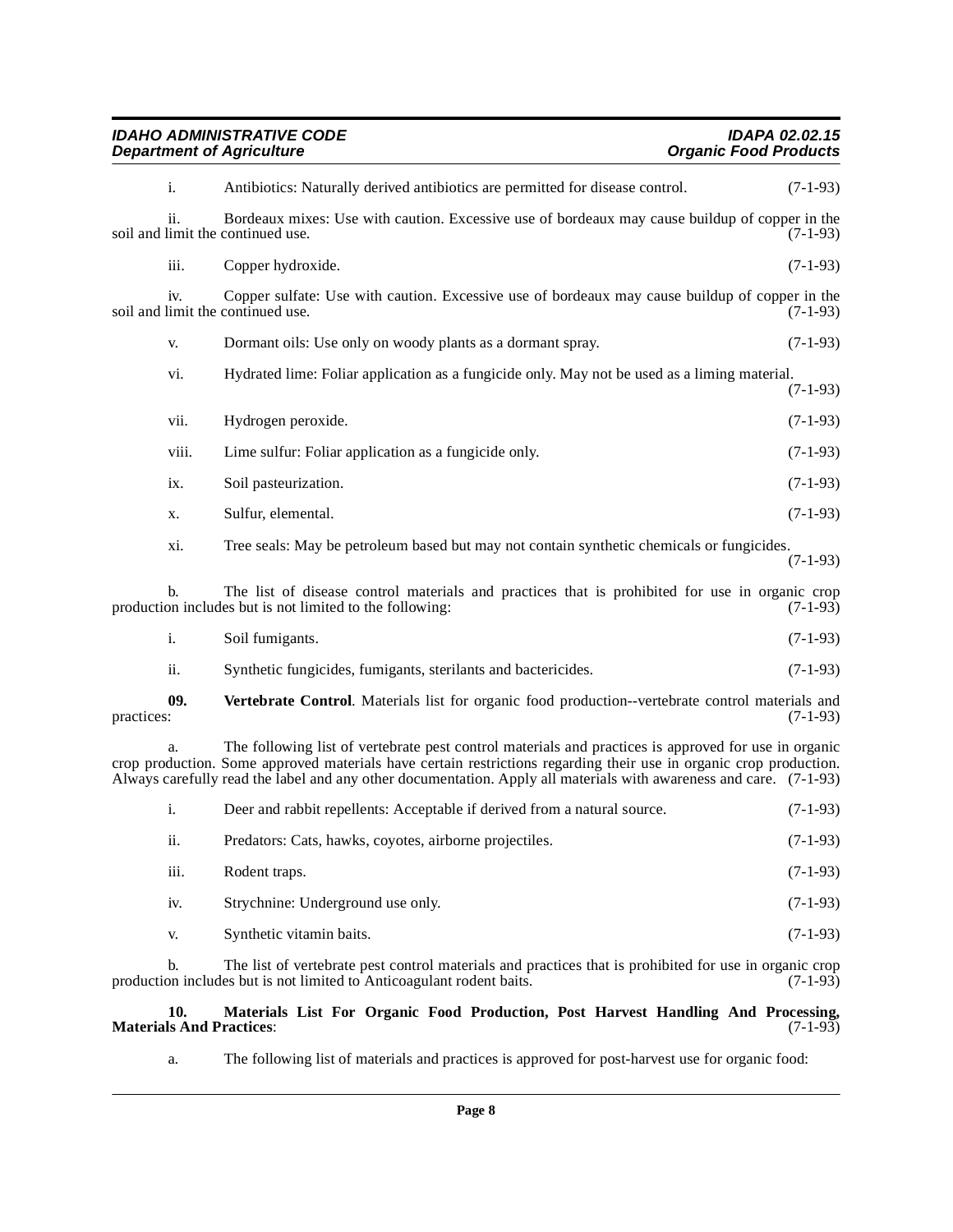| <b>IDAHO ADMINISTRATIVE CODE</b><br><b>Department of Agriculture</b> |                                                                                                                                                         | <b>IDAPA 02.02.15</b><br><b>Organic Food Products</b> |
|----------------------------------------------------------------------|---------------------------------------------------------------------------------------------------------------------------------------------------------|-------------------------------------------------------|
|                                                                      |                                                                                                                                                         | $(7-1-93)$                                            |
| i.                                                                   | Beneficial insects.                                                                                                                                     | $(7-1-93)$                                            |
| ii.                                                                  | Carbon dioxide gas.                                                                                                                                     | $(7-1-93)$                                            |
| iii.                                                                 | Chlorine dioxide.                                                                                                                                       | $(7-1-93)$                                            |
| iv.                                                                  | Citric acid, naturally derived.                                                                                                                         | $(7-1-93)$                                            |
| V.                                                                   | Controlled atmosphere.                                                                                                                                  | $(7-1-93)$                                            |
| vi.                                                                  | Ethylene gas: Ethylene gas may be used on bananas only.                                                                                                 | $(7-1-93)$                                            |
|                                                                      | vii.<br>Fruit waxes: Natural waxes are permitted as long as they do not contain synthetic additives.                                                    | $(7-1-93)$                                            |
|                                                                      | viii.<br>Hydrogen peroxide.                                                                                                                             | $(7-1-93)$                                            |
| ix.                                                                  | Lignosulfonates for floating tree fruits.                                                                                                               | $(7-1-93)$                                            |
| X.                                                                   | Soap, biodegradable.                                                                                                                                    | $(7-1-93)$                                            |
| xi.                                                                  | Soda ash for floating tree fruits.                                                                                                                      | $(7-1-93)$                                            |
|                                                                      | xii.<br>Sodium silicate for floating tree fruits.                                                                                                       | $(7-1-93)$                                            |
| b.                                                                   | The list of post-harvest materials and practices that is prohibited for use in organic crop production<br>includes but is not limited to the following: | $(7-1-93)$                                            |
| i.                                                                   | Antibiotics.                                                                                                                                            | $(7-1-93)$                                            |
| ii.                                                                  | Artificial preservatives.                                                                                                                               | $(7-1-93)$                                            |
| iii.                                                                 | Fumigants.                                                                                                                                              | $(7-1-93)$                                            |
| iv.                                                                  | Fungicides.                                                                                                                                             | $(7-1-93)$                                            |
| V.                                                                   | Irradiation.                                                                                                                                            | $(7-1-93)$                                            |
| $011. - 099.$                                                        | (RESERVED).                                                                                                                                             |                                                       |

# <span id="page-8-5"></span><span id="page-8-1"></span><span id="page-8-0"></span>**100. RECORDS REQUIRED.**

<span id="page-8-2"></span>**01. Acreage And Production Activity**. All producers shall keep accurate records of the location of the acreage used for growing such products and the additions made to the soil, applied to the plants or added to irrigation water, and shall include cultivation or other weed control methods, and the names and addresses of the person(s) who applied any substances and the dates, the rate and method of application of such substances.  $(7-1-93)$ applied any substances and the dates, the rate and method of application of such substances.

<span id="page-8-3"></span>**02. Audit Trail**. All producers and handlers shall maintain records to permit tracing the sources and amounts of all off-farm inputs, date and place of harvest, and all steps between harvest and sale to the wholesaler, retailer, vendor or final consumer.Certificationshall be denied or revoked for intentionally falsifying or refusing to supply adequate records. Certification shall be suspended until the Department is provided adequate records.(7-1-93)

<span id="page-8-4"></span>**03. Ingredients Added**. All handlers shall keep accurate records as to all ingredients added to products that are sold as "Organic" or "Transitional to Organic" and the names and addresses of the person(s) who applied any substances, and the dates, the rate, and method of application of such substances. (7-1-93)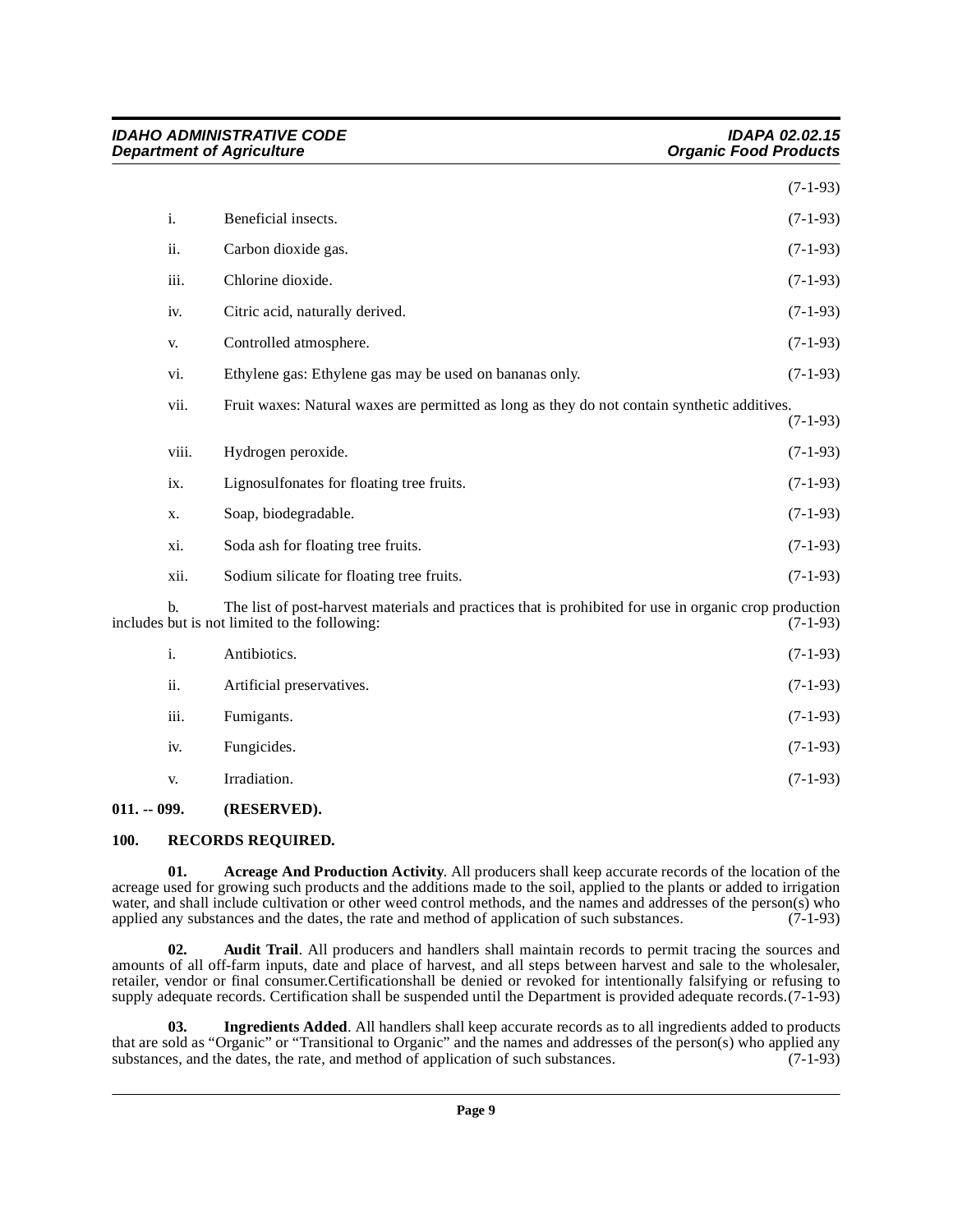| <b>IDAHO ADMINISTRATIVE CODE</b> | IDAPA 02.02.15               |
|----------------------------------|------------------------------|
| <b>Department of Agriculture</b> | <b>Organic Food Products</b> |

<span id="page-9-18"></span>**04. Sale Or Distribution**. Producers, handlers, and vendors shall, upon request, provide the Idaho Department of Agriculture with all records pertaining to the sale or distribution of "Organic" and "Transitional to Organic" foods. (7-1-93)

<span id="page-9-16"></span>**05.** Record Retention. Record retention requirements: All records required under this section shall be retained for five (5) years. (7-1-93)

## <span id="page-9-0"></span>**101. -- 199. (RESERVED).**

## <span id="page-9-11"></span><span id="page-9-1"></span>**200. INSPECTIONS.**

There shall be an annual, announced, on-site inspection by the Idaho Department of Agriculture or its designee, including an examination of farm and other pertinent business records. Additional announced or unannounced inspections may be conducted as deemed necessary by the Department. (7-1-93) inspections may be conducted as deemed necessary by the Department.

## <span id="page-9-2"></span>**201. -- 249. (RESERVED).**

## <span id="page-9-9"></span><span id="page-9-3"></span>**250. CHEMICAL RESIDUE ANALYSIS.**

<span id="page-9-12"></span>**01. Laboratory Recognition**. The laboratory test or analysis procedures and methods used for verification purposes shall be those recognized and accepted or specified by the Department. (7-1-93)

<span id="page-9-17"></span>**02.** Residue Testing Of Products. Periodically, samples will be composited by the certifying agency for residue testing of agricultural products that have been produced on certified organic farms and handled through certified organic handling operations, to determine whether such products contain any pesticide or other non-organic residue or natural toxins. Anyone aware of a violation of applicable laws relating to food safety is encouraged to report such violation to the appropriate agency. (7-1-93) report such violation to the appropriate agency.

<span id="page-9-19"></span>**03. Soil Sample Requirements**. The Department may require tests of soil samples whenever it suspects that prohibited or restricted materials are present. (7-1-93)

**04. Maximum Tolerances**. No processed or unprocessed food product shall be labeled as "Organic," "Organically Grown," or "Transitional to Organic" which has any pesticide residue in excess of ten percent (10%) of the Federal Food and Drug Administration approved level or the current limit of quantitation used by the State Department of Agriculture laboratory, whichever is higher. (7-1-93)

<span id="page-9-13"></span><span id="page-9-10"></span><span id="page-9-8"></span>**05.** Costs. The costs for residual testing shall be borne by the applicant. (7-1-93)

## <span id="page-9-4"></span>**251. -- 299. (RESERVED).**

## <span id="page-9-5"></span>**300. CERTIFICATION OF PRIVATE LABORATORIES.**

The Department, after a review of a laboratory facility and their methodology, may certify the laboratory to conduct chemical residue analysis. (7-1-93)

## <span id="page-9-6"></span>**301. -- 349. (RESERVED).**

## <span id="page-9-15"></span><span id="page-9-7"></span>**350. PRODUCER STANDARDS.**

<span id="page-9-14"></span>**Organic Time Limits.** A product shall not be certified as "Organic" or "Idaho Certified Organically Grown" if a producer has applied any prohibited materials to the land or crops within thirty-six (36) months prior to harvest. All producers must be registered with the Department to be certified. (7-1-93) months prior to harvest. All producers must be registered with the Department to be certified.

**02. "Transitional To Organic" Exceptions**. A producer selling an organic product for three (3) years or more to any established market with either third-party inspections or producer affidavits provided to buyers documenting that the thirty-six (36) months free of synthetics requirements have been met and maintained exempts these producers from the "Transitional to Organic" requirements as set forth in Subsection 010.02. (7-1-93) these producers from the "Transitional to Organic" requirements as set forth in Subsection 010.02.

## <span id="page-9-21"></span><span id="page-9-20"></span>**03. "Transitional To Organic" Classification**. Producers not previously certified as "Organic" who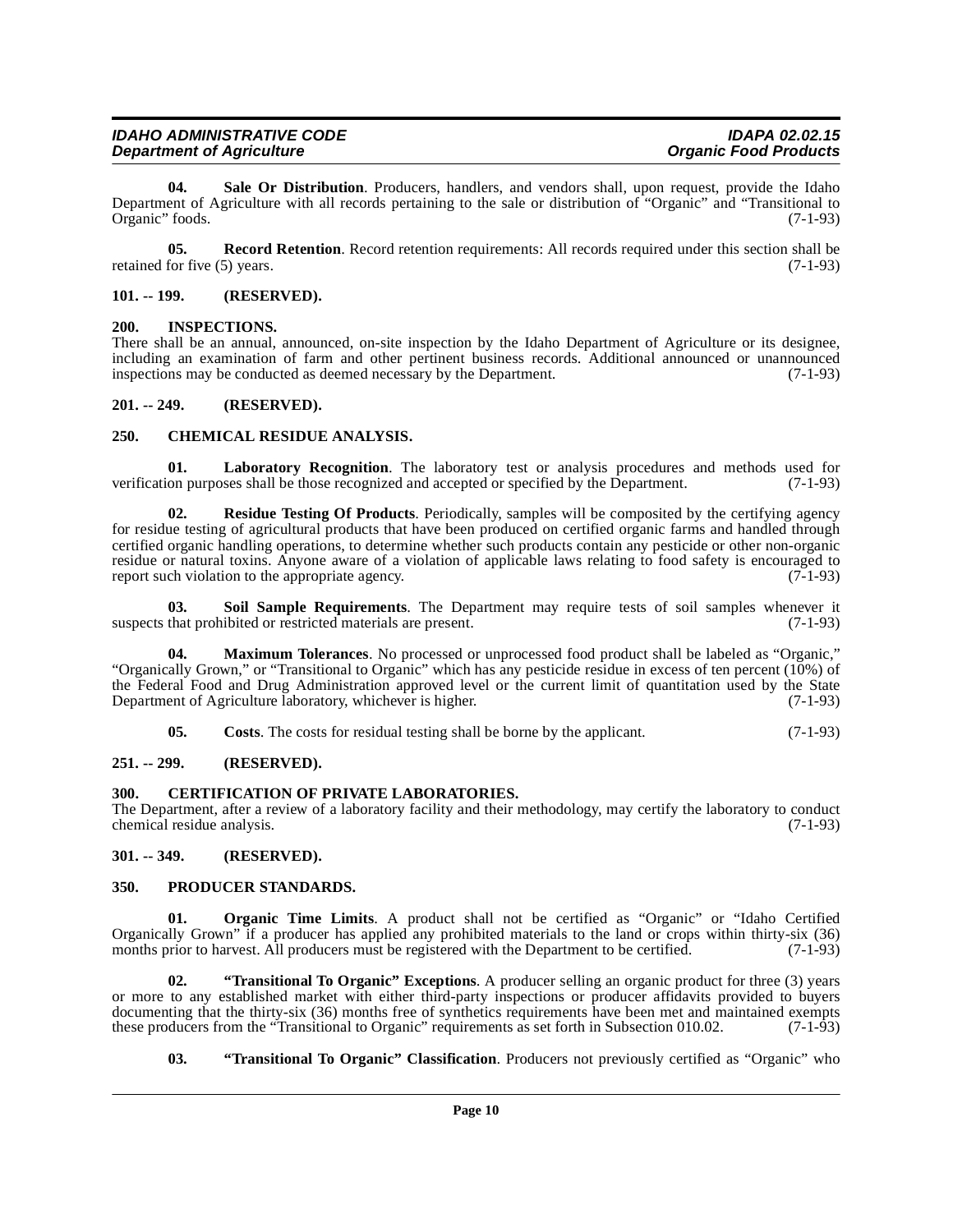| <b>IDAHO ADMINISTRATIVE CODE</b> | <b>IDAPA 02.02.15</b>        |
|----------------------------------|------------------------------|
| <b>Department of Agriculture</b> | <b>Organic Food Products</b> |

wish to participate in the organic program must register with the Department under a "Transitional to Organic"<br>classification. (7-1-93) classification.

<span id="page-10-5"></span>**04. Farm History And Organic Plan**. The applicant for certification shall complete information describing at least the three (3) most recent years' production methods and materials, as well as information on current production practices.The applicant shall also furnish to the Department an organic plan containing provisions designed to foster soil fertility, primarily through the management of the organic content of the soil through proper tillage, crop rotation and manuring. (7-1-93)

<span id="page-10-10"></span>**05. Notarized Statement**. The applicant for certification shall provide a notarized statement on forms prescribed by the Director attesting to the truth of information furnished and adherence to the Idaho Organic Food<br>(7-1-93) Products Rules.

<span id="page-10-3"></span>**06. Certification Basis**. Certification may be on a whole-farm or on a field-by-field basis. Fields may not be rotated in and out of organic production and remain certified organic unless all the requirements are met.

(7-1-93)

<span id="page-10-9"></span>**07.** Mixed Operations. No crop may be sold as "Organic" if the same crop is also produced elsewhere on the farm using methods or materials that do not conform to organic standards unless the producer can clearly demonstrate that there exists both physical facilities and the organizational ability to ensure that there is no possibility of crop mixing. This criteria also applies to situations where an uncertified crop is produced by the same producer on another farm unit, or is purchased for resale. another farm unit, or is purchased for resale.

<span id="page-10-6"></span>**08. Field Certification**. A field may be certified "Organic" if there has been no use of non-acceptable materials, included but not limited to synthetic fertilizers, pesticides, hormones, antibiotics, growth stimulants, arsenicals or other synthetic materials used during the year of production and for at least thirty-six (36) months preceding harvest. (7-1-93) preceding harvest.

<span id="page-10-2"></span>**09. Boundaries And Buffer Zones**. In cases of a farm or field, the area to be certified shall have distinct, defined boundaries and buffer zones separating the land being operated through the use of organic methods from land that is not being operated through the use of such methods. (7-1-93) from land that is not being operated through the use of such methods.

<span id="page-10-14"></span>**10. Spot Application Of Prohibited Materials**. Pertinent action can be taken under the provisions of the noxious weed law with spot application of prohibited materials allowed in non-crop areas or the buffer zone. Any<br>application shall be documented on the producer's records. Subsection 100.01. (7-1-93) application shall be documented on the producer's records. Subsection 100.01.

<span id="page-10-13"></span>**11. Soil Testing Requirements**. Monitoring and assessment of soil nutrient balances is required at least every three (3) years in each field to be certified organic. (7-1-93)

**12. Contamination From Equipment**. Machinery and equipment shall be in such condition as to avoid contamination of soil or crops from hydraulic fluid, fuel, oil or other contaminants. (7-1-93)

<span id="page-10-11"></span><span id="page-10-8"></span><span id="page-10-7"></span><span id="page-10-4"></span>**13. Irradiation**. Irradiation of organic food products is prohibited. (7-1-93)

<span id="page-10-0"></span>**351. -- 399. RESERVED).**

## <span id="page-10-1"></span>**400. HANDLER STANDARDS.**

**01. Processing**. "Processing" means cooking, baking, heating, drying, mixing, grinding, churning, separating, extracting, cutting, fermenting, reserving, dehydrating, freezing, or otherwise manufacturing, and includes<br>the packaging, canning, jarring, or otherwise enclosing food in a container. (7-1-93) the packaging, canning, jarring, or otherwise enclosing food in a container.

<span id="page-10-12"></span>**02. Seal Standards**. The "Organic" certification seal, or a "Transitional to Organic" seal as prescribed by the Director, can only be used on containers or bulk displays of organic processed foods containing at least ninetyfive percent (95%) organically-grown ingredients. The remaining five percent (5%) of ingredients used in formulating a processed food may be from a non-organic source if approved by the organic foods advisory council. (7-1-93)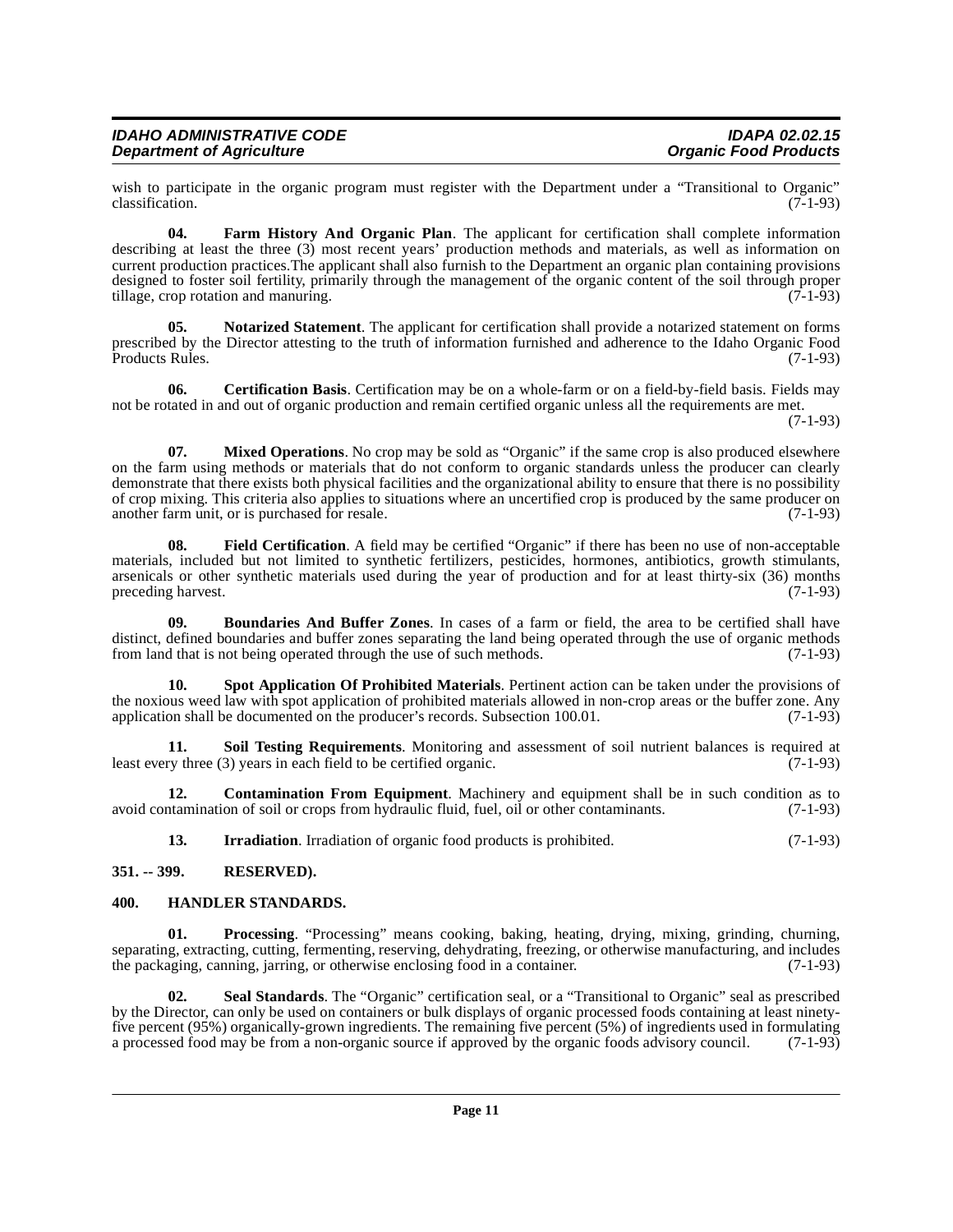**03.** Ingredients. Any ingredient described as "organic" on the processed food label shall be one percent (100%) organically grown. hundred percent (100%) organically grown.

<span id="page-11-17"></span><span id="page-11-13"></span><span id="page-11-12"></span><span id="page-11-11"></span>**04. Label Prohibitions**.The term "organic when available" shall not be used on food product labels. (7-1-93)

**05. Ingredients Not Permitted**. Sulfates, nitrites, and nitrates are not permitted as ingredients in foods is to be organic food or labeled as containing organic ingredients. (7-1-93) purporting to be organic food or labeled as containing organic ingredients.

**Packaging Materials**. Use of any packaging materials, storage containers or bins that contain synthetic fungicides, preservatives or fumigants; or that have previously been in contact with any substance in such a manner as to compromise the organic quality of such product is prohibited. (7-1-93) manner as to compromise the organic quality of such product is prohibited.

## <span id="page-11-0"></span>**401. -- 449. (RESERVED).**

## <span id="page-11-16"></span><span id="page-11-1"></span>**450. ORGANIC SEAL - STANDARDS FOR USE.**

<span id="page-11-19"></span>Seal Placement. The "Organic" certification seal, or a "Transitional to Organic" seal as prescribed by the Director, may be placed on all containers of organic food products, all bulk displays advertising organic food products for sale, and processed organic foods which contain ninety-five percent (95%) or more organically-grown ingredients. (7-1-93) ingredients. (7-1-93)

<span id="page-11-7"></span>**02. Containers**. Any container manufacturer may apply for authorization to imprint facsimiles of the Idaho "Organic" seal or Idaho "Transitional to Organic" seal on containers of organic products. (7-1-93)

<span id="page-11-9"></span>**03. Director Review**. Authorization granted to imprint facsimile seals shall be subject to review by the on an annual basis, or more frequently if necessary. (7-1-93) Director on an annual basis, or more frequently if necessary.

## <span id="page-11-2"></span>**451. -- 499. (RESERVED).**

## <span id="page-11-14"></span><span id="page-11-3"></span>**500. LABELING STANDARDS.**

<span id="page-11-15"></span>**01. Marketing Terms**. The only allowable marketing terms are "Organic" or "Idaho Certified Organically Grown". No other terms shall mean or imply "organic" or the use of the organic farming method.

(7-1-93)

<span id="page-11-10"></span>**02. Identification**. The name and address of the producer or handler, shall be on the organic product label. (7-1-93)

<span id="page-11-20"></span>**03. Transitional Labeling**. Except as otherwise provided, producers of products who have satisfied all requirements for certification except passage of the required transitional period, as set forth in Subsection 010.02, may market their products under an Idaho Department of Agriculture "Transitional to Organic" seal. This seal may not be used in conjunction with the terms, "Organic" or "Idaho Certified Organically Grown". (7-1-93)

<span id="page-11-18"></span>**04. Producer Number**. Organic food producers and Transitional to Organic food producers who make application to the certification program shall be assigned a grower identification number by the Department of Agriculture. All sales from the producer to the first handler shall include the grower number on the invoice or other sales document.  $(7-1-93)$ 

## <span id="page-11-4"></span>**501. -- 549. (RESERVED).**

## <span id="page-11-6"></span><span id="page-11-5"></span>**550. APPLICATION FOR CERTIFICATION - FEE SCHEDULE.**

<span id="page-11-8"></span>**01. Deadlines**. All "Organic" food producers, "Transitional to Organic" producers and "Organic" handlers, shall register and apply for certification with the Department by June 1 of each year. The application and fees shall be forwarded to the Department on forms furnished by the Department. All applicants for organic certification are subject to an annual on-site inspection. Applications for certification received prior to June 1 will be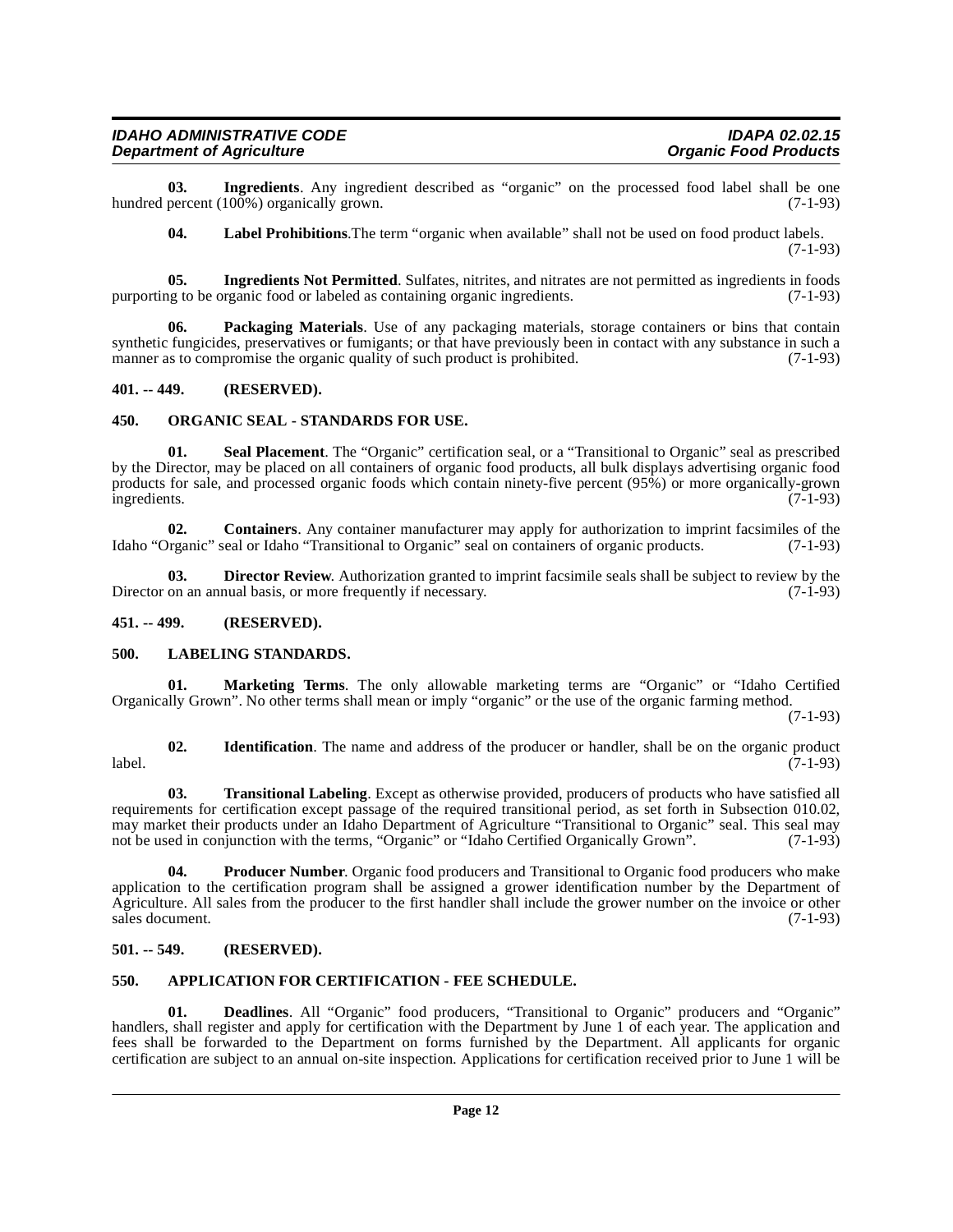| <b>IDAHO ADMINISTRATIVE CODE</b> | <b>IDAPA 02.02.15</b>        |
|----------------------------------|------------------------------|
| <b>Department of Agriculture</b> | <b>Organic Food Products</b> |

given priority scheduling for on-site inspection services. Applications received after June 1 will be considered late applications. Late applicants may lose the opportunity to have their on-site farm inspection scheduled in conjunction with other applicants in the area, which could result in substantially higher inspection fees. Applications for producer certification received after September 1 will not be accepted. (7-1-93)

**02. Certification Procedures**. Producers and handlers may be certified annually as "Organic" if they applicable standards. (7-1-93) meet all applicable standards.

<span id="page-12-1"></span><span id="page-12-0"></span>

| 03.            | <b>Fees.</b> Annual Registration Fees:                                 | $(7-1-93)$ |
|----------------|------------------------------------------------------------------------|------------|
| a.             | Certified producer - One hundred dollars (\$100).                      | $(7-1-93)$ |
| b.             | Certified handler - One hundred dollars (\$100).                       | $(7-1-93)$ |
| $\mathbf{c}$ . | Certified producer/handler - One hundred dollars (\$100).              | $(7-1-93)$ |
| $\mathbf{d}$ . | Transitional to organic producer - Twenty-five dollars (\$25).         | $(7-1-93)$ |
| e.             | Transitional to organic producer/handler - Twenty-five dollars (\$25). | $(7-1-93)$ |

f. To participate as a Certified "Organic" Producer, "Transitional to Organic" Producer or Certified Handler, the annual registration application shall be filed with the accompanying fee. A person who produces and handles their own organic food products shall pay only one (1) registration fee of one hundred dollars (\$100).

(7-1-93)

#### <span id="page-12-3"></span>**04. Inspection Fees**. (7-1-93)

a. The hourly rate is twenty-five dollars (\$25). Minimum charge of twenty-five dollars (\$25). Travel time from an inspector's normal duty station to the inspection site and return to normal duty station will be compensable time charged to the applicant. (7-1-93) compensable time charged to the applicant.

<span id="page-12-4"></span>b. A mileage rate as approved by the Board of Examiners will also be assessed. (7-1-93)

**05.** Laboratory Fees. Fees assessed for residue analysis will be borne by the applicant and will include rative charges. (7-1-93) administrative charges.

#### <span id="page-12-2"></span>**06. Graduated Gross Sales Fee Schedule**. (7-1-93)

a. In addition to the fees prescribed above, all producers and handlers shall remit with their application an amount based on their annual gross organic sales during the last calendar year, or in the case of a firsttime registrant, a projected gross dollar amount for the upcoming calendar year, with a minimum fee of ten dollars (\$10). The graduated gross organic sales fee structure is as follows:

| $0 - 2,000$       | \$10  |
|-------------------|-------|
| $2,001 - 5,000$   | \$25  |
| $5,001 - 10,000$  | \$50  |
| $10,001 - 15,000$ | \$ 75 |
| $15,001 - 20,000$ | \$100 |
| $20,001 - 25,000$ | \$125 |
| $25,001 - 30,000$ | \$150 |
| $30,001 - 35,000$ | \$175 |
| 35,001 - 50,000   | \$250 |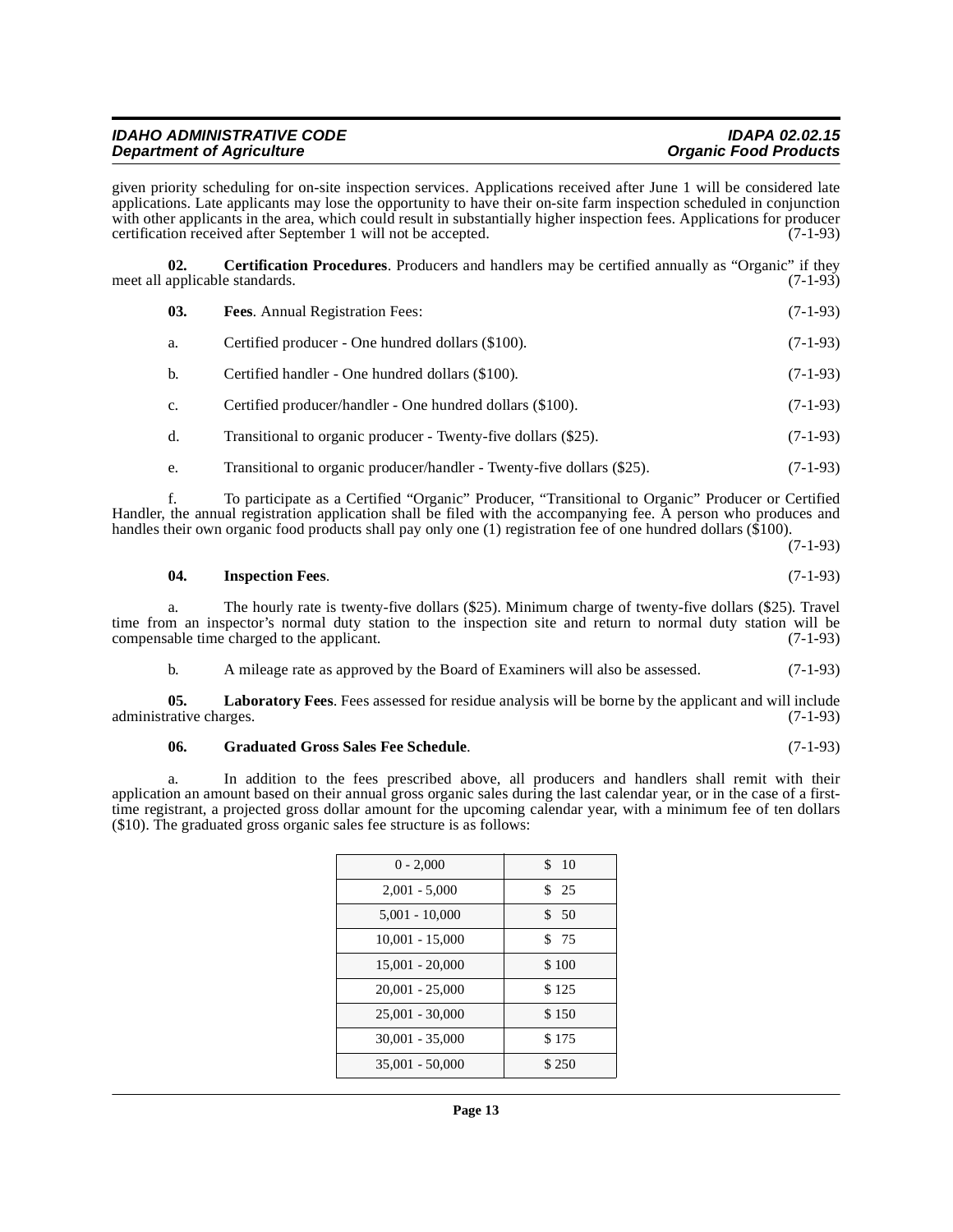## **IDAHO ADMINISTRATIVE CODE IDAPA 02.02.15 Department of Agriculture Community Community Community Community Community Community Community Community Community**

| $50,001 - 75,000$   | \$375   |
|---------------------|---------|
| 75,001 - 100,000    | \$500   |
| $100,001 - 150,000$ | \$690   |
| 150,001 - 200,000   | \$835   |
| 200,001 - 280,000   | \$1,050 |
| 280,001 - 375,000   | \$1,250 |
| 375,001 - 500,000   | \$1,460 |
| 500,001 and up      | \$2,000 |

(7-1-93)

<span id="page-13-3"></span>

| Registration and application fees are non-refundable. | $(7-1-93)$ |
|-------------------------------------------------------|------------|
|                                                       |            |

## <span id="page-13-0"></span>**551. -- 599. (RESERVED).**

## <span id="page-13-1"></span>**600. PENALTY FOR VIOLATION.**

As set forth in Section 22-1104, Idaho Code, any person violating a rule may be assessed a civil penalty by the Department or its duly authorized agent of not more than three thousand dollars (\$3,000) for each offense and shall be liable for reasonable attorney fees. (7-1-93)

<span id="page-13-2"></span>**601. -- 999. (RESERVED).**